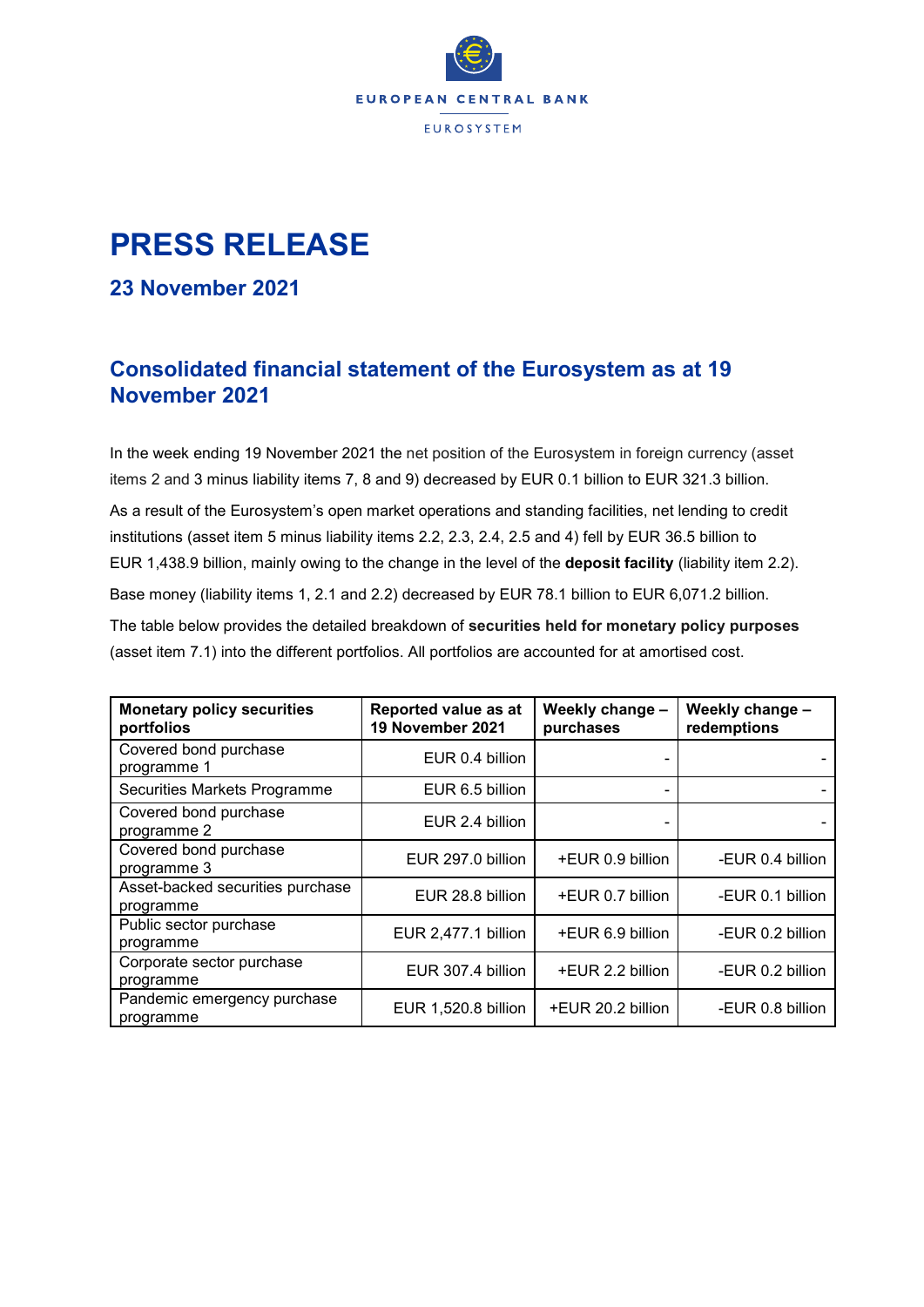## **Revisions to some items in the statement published on 16 November 2021**

On account of revisions to some assets and liabilities, it has been necessary to update the consolidated financial statement of the Eurosystem as at 12 November 2021 (published on 16 November 2021). The following table provides an overview of the items affected:

| <b>Asset items:</b>                                                                              | <b>Revised amount</b> | <b>Published amount</b> |  |
|--------------------------------------------------------------------------------------------------|-----------------------|-------------------------|--|
| 2 Claims on non-euro area residents<br>denominated in foreign currency                           | EUR 490,583 million   | EUR 489,666 million     |  |
| 2.2 Balances with banks and security<br>investments, external loans and other<br>external assets | EUR 275,681 million   | EUR 274,764 million     |  |
| 3 Claims on euro area residents<br>denominated in foreign currency                               | EUR 26,765 million    | EUR 24,044 million      |  |
| 6 Other claims on euro area credit<br>institutions denominated in euro                           | EUR 29,107 million    | EUR 23,124 million      |  |
| <b>Liability items:</b>                                                                          |                       |                         |  |
| 3 Other liabilities to euro area credit<br>institutions denominated in euro                      | EUR 40,870 million    | EUR 34,887 million      |  |
| 7 Liabilities to euro area residents<br>denominated in foreign currency                          | EUR 15,485 million    | EUR 12,764 million      |  |
| 8 Liabilities to non-euro area residents<br>denominated in foreign currency                      | EUR 4,353 million     | EUR 3,437 million       |  |
| 8.1 Deposits, balances and other liabilities                                                     | EUR 4,353 million     | EUR 3,437 million       |  |

The content and format of the weekly financial statement are set out in Annexes IV to VI of Guideline (EU) 2016/2249 of the European Central Bank of 3 November 2016 on the legal framework for accounting and financial reporting in the European System of Central Banks [\(ECB/2016/34\)](https://eur-lex.europa.eu/legal-content/EN/TXT/?qid=1599130224518&uri=CELEX:32016O0034).

**European Central Bank** Directorate General Communications, Global Media Relations Division Sonnemannstrasse 20, 60314 Frankfurt am Main, Germany Tel.: +49 69 1344 7455, Email: media@ecb.europa.eu, Website: www.ecb.europa.eu